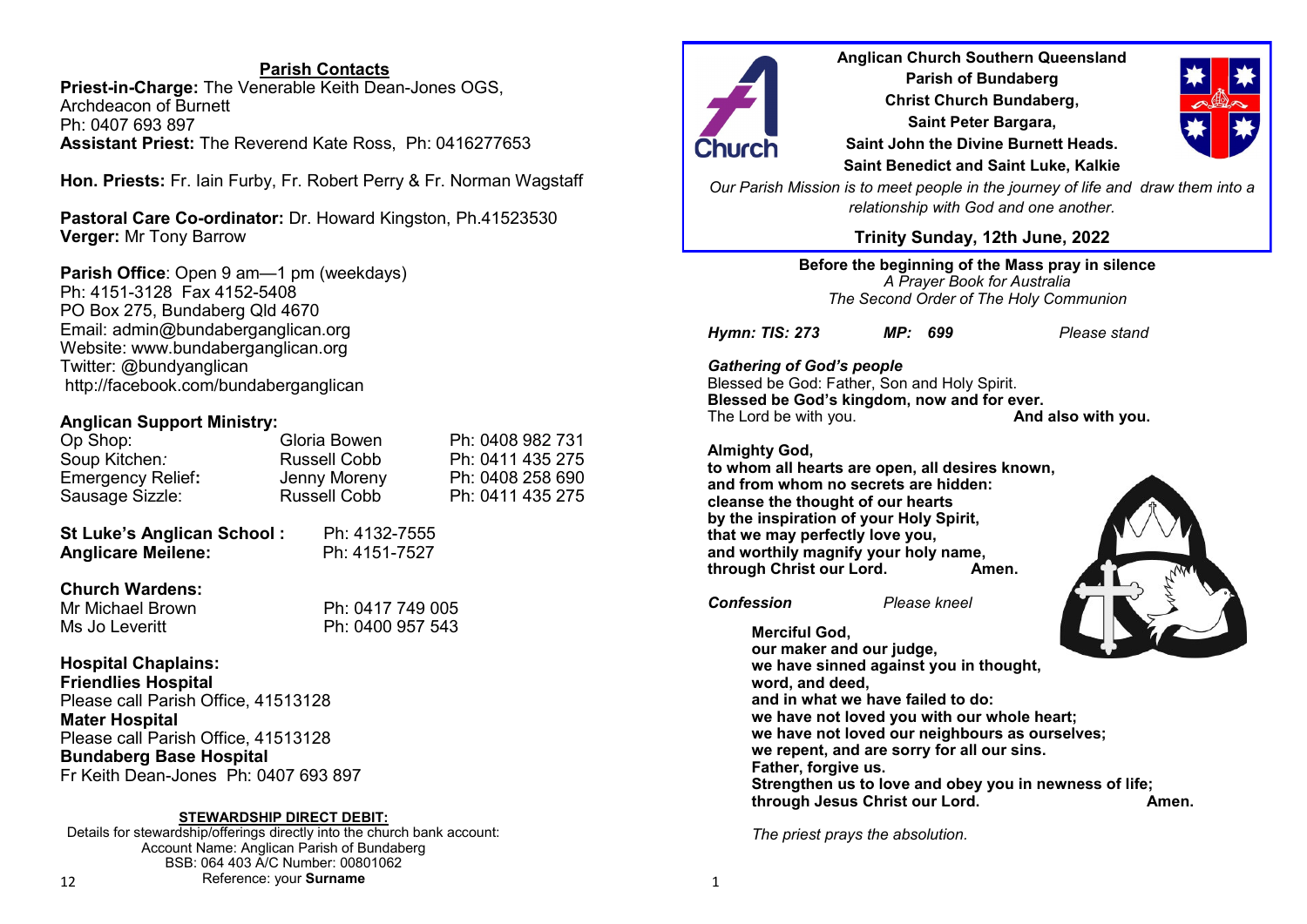*Kyrie Eleison*

**Lord, have mercy Lord, have mercy Christ, have mercy Christ, have mercy Lord, have mercy Lord, have mercy**

*Gloria in Excelsis Deo*

**Glory to God in the highest, and peace to God's people on earth. Lord God, heavenly King, almighty God and Father, we worship you, we give you thanks, we praise you for your glory. Lord Jesus Christ, only Son of the Father, Lord God, Lamb of God, you take away the sin of the world: have mercy on us; you are seated at the right hand of the Father: receive our prayer. For you alone are the Holy One, you alone are the Lord, you alone are the Most High Jesus Christ, with the Holy Spirit, in the glory of God the Father. Amen.**

### *Prayer of the Day*

Father, we praise you, that through your Word and Holy Spirit you created all things; you reveal your salvation in all the world through Jesus Christ, the Word made flesh; through your Holy Spirit you give us a share in your life and love: fill us with the vision of your glory, that we may always serve and praise you, Father, Son, and Holy Spirit, one God, for ever and ever. **Amen**.

'God has sent the Spirit of his Son into our hearts, crying, 'Abba! Father!' *Galatians 4.6*

> **LITURGY OF THE WORD** *Please sit* A Reading from the Book of Proverbs

Does not wisdom call, and does not understanding raise her voice? On the heights, beside the way, at the crossroads she takes her stand; beside the gates in front of the town, at the entrance of the portals she cries out: "To you, O people, I call, and my cry is to all that live. The LORD created me at the beginning of his work, the first of his acts of long ago.

# This Week in the Parish

**LEGEND:**

**Monday 13th June, 2022** 8.30am—Holy Eucharist (CC) 12.00—1.00pm—Emergency Relief from Buss Park entrance (SR)

**Tuesday 14th June, 2022** 7.45am—Holy Eucharist (St Luke's School) 11.30am—AMS Monthly Meeting (SR)

**Wednesday 15th June, 2022** 9.30am—Holy Eucharist (CC)

**Thursday 16th June, 2022** 8.30am—Holy Eucharist (SP) 12.00pm—Soup kitchen (takeaway) meal from Buss Park entrance (SR)

**Friday 17th June, 2022** 7.30am—Holy Eucharist (CC) 10.00am—Friday Smoko (SR)

**Saturday 18th June, 2022** 8.30am—Meditation (CC) 4.00pm—Sausage Sizzle (SR) 6.00pm—Holy Eucharist (SJD)

**Sunday 19th June, 2022 Trinity Sunday** 7.00am—Holy Eucharist (CC) 9.00am—Holy Eucharist (SP) 9.30am—Holy Eucharist (CC) Baptism—Spencer Amos, Ellie-Mae Amos 11.00am—African Bible Study

**Today we welcome Maverick Henry Bruggermann in Holy Baptism at the 9.30am Mass, and Arianna Clark at St Peter's.**

**Baptism, Confirmation, Marriage, Confession & Unction by appointment with Father Keith** CC Christ Church<br>PH Parish Hall PH Parish Hall<br>SR Supper Roo Supper Room SP St Peter SJD St John the Divine NS No service **Regular Group Meetings Anglican Men's Society (AMS): 11.30 am** every 2nd Tuesday of the month. **Friday Smoko 10.00am** every Friday All welcome

**Mothers' Union (AMUA): 9.30am commences with Eucharist**  Second & Fifth Wednesday of Month.

**Anglican Soup Kitchen: 12 Noon** every Thursday.

**Kidsplus+ 4.30—6.00pm**  Every Friday during school term Contact Kathy Brecknell on breck@bigpond.net.au

**Meditation: 8.30am** each Saturday. **Anglican Sausage Sizzle : 4.00 pm** Every Saturday.

**St Peter's Guild : 9.30am** Every Tuesday. All Welcome

**Copyright 1995. The Anglican Church of Australia Trust Corporation. From the text of 'A Prayer Book for Australia', published under the imprint of Broughton Books. Reproduced with permission.**  Scripture quotations are from *Holy Bible: The New Revised Standard Version©1989,* by the Division of Christian Education of the National Council of the Churches of Christ in the United States of America. Published by Thomas Nelson, Inc., Nashville, Tennessee. All rights Reserved.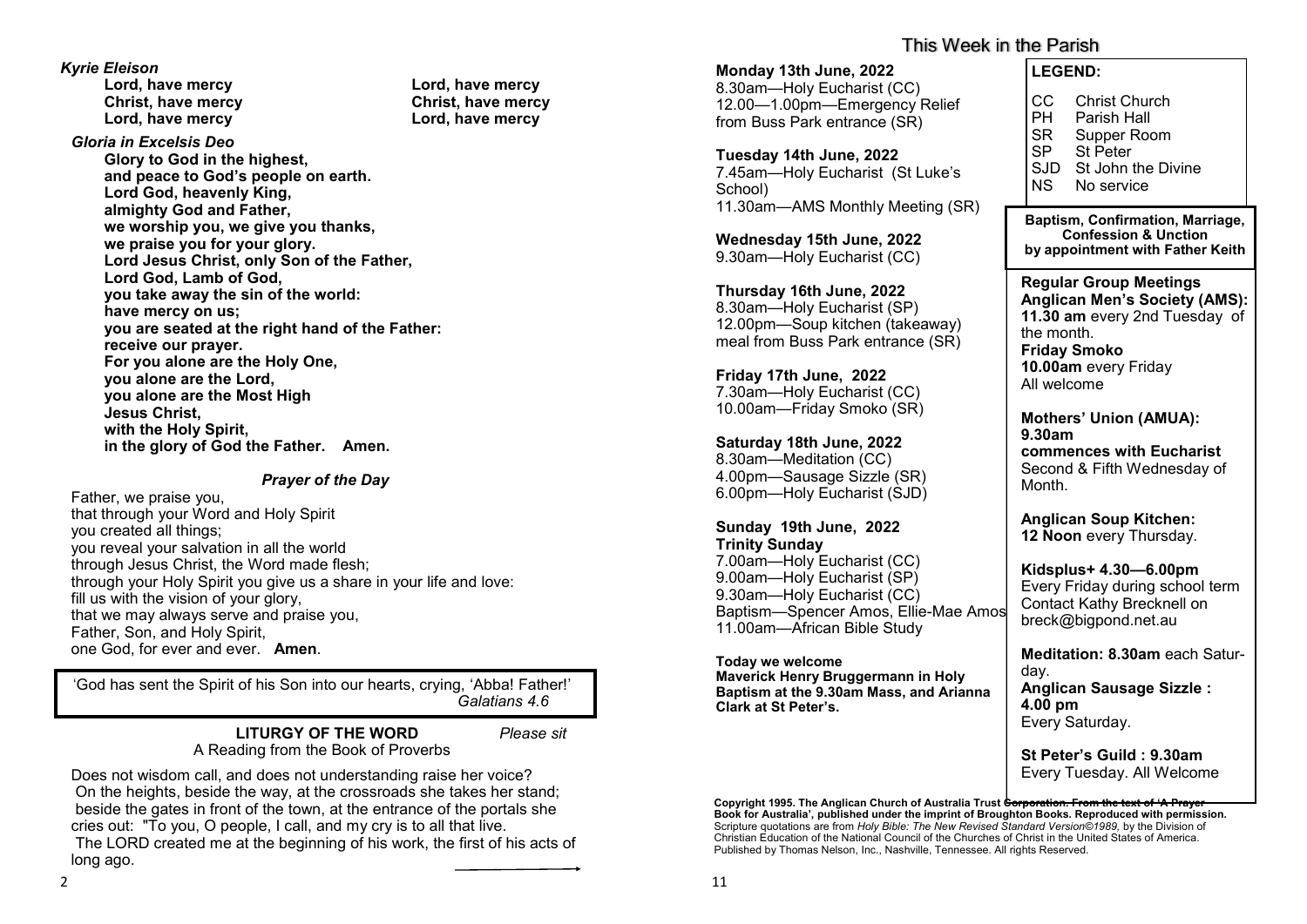**The next Rectory Shed Garage Sale will be held on Saturday 25th June from 8am to 2pm. Volunteers are needed between 6am to 8am to set up the goods. Also between 1.30 and 3 pm to stack everything away. Any help during the day, even for an hour, would be much appreciated. Please contact the Church Office or Neil Phythian (0435884582), if you can assist.** 



### **ST PETER'S BARGARA PATRONAL CELEBRATION**

On Sunday 26th June St Peter's will hold their patronal celebration with a luncheon commencing at 12 noon for 12.30pm start, Cost \$15.00 per head BYO drinks, please RSVP Robyn Ind (0412 746 934) by 19th June.





# **30 years Reunion Kidsplus+**

22 years Kidsplus+, 8 years Girls Friendly Society//Teddies Bears under Kathy Brecknell (Mrs B) leadership All who have been involved are invited to attend **Saturday & Sunday 16/17July 2022** Saturday afternoon Tea 2-4pm in Supper Room Saturday evening Meal TBA Sunday 9.30 Church Service **RSVP 25 June** by email [breck@bigpond.net.au](mailto:breck@bigpond.net.au)

### **DATE CLAIMER BUNDABERG SINFONIETTA PRESENTS**

a concert featuring Claire Finter (vocals) and Barry Davis (piano) **Sunday 3rd July commencing at 2.00pm Entry \$10.00**

# **CONFIRMATION TAKE 2**

Following the rain event which saw the Confirmations cancelled as closed roads meant Bp Jeremy Greaves was unable to travel to Bundaberg, the Confirmation service has now been rescheduled at Evensong on Sunday 16th October. commencing at 5.00pm.

Ages ago I was set up, at the first, before the beginning of the earth. When there were no depths I was brought forth, when there were no springs abounding with water.

Before the mountains had been shaped, before the hills, I was brought forth— when he had not yet made earth and fields, or the world's first bits of soil. When he established the heavens, I was there, when he drew a circle on the face of the deep, when he made firm the skies above, when he established the fountains of the deep, when he assigned to the sea its limit, so that the waters might not transgress his command, when he marked out the foundations of the earth, then I was beside him, like a master worker; and I was daily his delight, rejoicing before him always, rejoicing in his inhabited world and delighting in the human race.

For the word of the Lord.

*(Proverbs 8:1-4, 22-31)* 

O Lord our Governor:

**how glorious is your name in all the earth!** Your majesty above the heavens is yet recounted: **by the mouths of babes and sucklings.** You have founded a strong defence against your adversaries: **to quell the enemy and the avenger.**

When I consider your heavens, the work of your fingers: **the moon and the stars which you have set in order,**

What are we, that you should be mindful of us:

**what are we, that you should care for us?**

Yet you have made us little less than gods:

**and have crowned us with glory and honour.**

You have given us dominion over your handiwork:

**and have put all things in subjection beneath our feet,** All sheep and oxen:

**and all the creatures of the field,**

The birds of the air and the fish of the sea:

**and everything that moves**

**in the pathways of the great waters.**

O Lord our Governor:

**how glorious is your name in all the earth!**

*(Psalm 8)*

*A Reading from the Letter of Paul to the Romans* 

Therefore, since we are justified by faith, we have peace with God through our Lord Jesus Christ, through whom we have obtained access to this grace in which we stand; and we boast in our hope of sharing the glory of God. And not only that, but we also boast in our sufferings, knowing that suffering produces endurance, and endurance produces character, and character produces hope, and hope does not disappoint us, because God's love has been poured into our hearts through the Holy Spirit that has been given to us. *( Romans 5.1-5)*

For the word of the Lord. **Thanks be to God**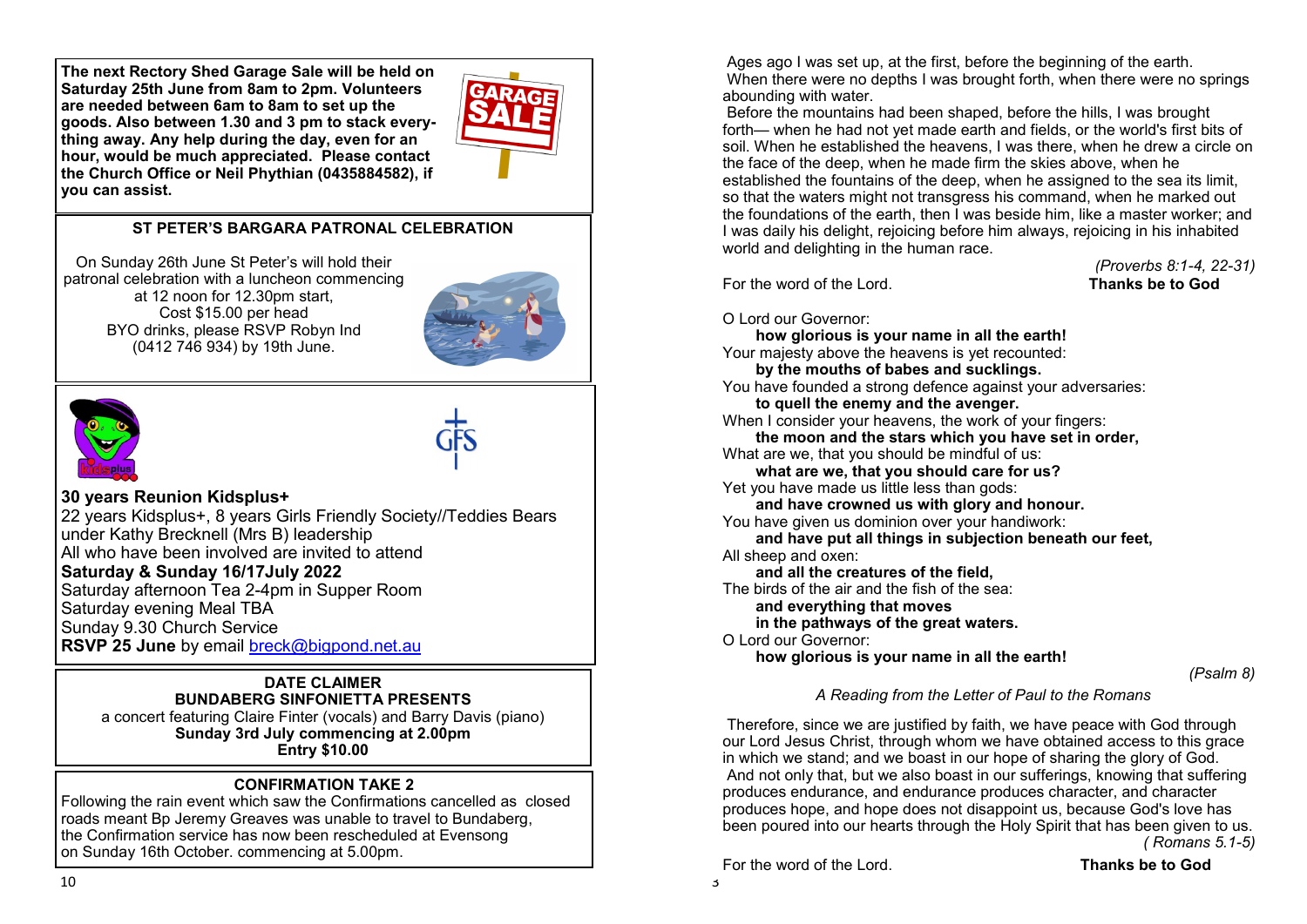*Hymn : TIS 140 MP: 237 Please stand Gospel Acclamation* 

**Alleluia, alleluia, alleluia!**  Glory to the Father, and to the Son, and to the Holy Spirit, one God, who was, and who is, and who is to come, the Almighty. .**Alleluia!** 

The Lord be with you. **And also with you.**

### A Reading from the Holy Gospel according to John **Glory to you, Lord Jesus Christ.**

"I still have many things to say to you, but you cannot bear them now. When the Spirit of truth comes, he will guide you into all the truth; for he will not speak on his own, but will speak whatever he hears, and he will declare to you the things that are to come.

He will glorify me, because he will take what is mine and declare it to you. All that the Father has is mine. For this reason I said that he will take what is mine and declare it to you.

This is the Gospel of the Lord **Praise to you, Lord Jesus Christ**

*Homily**Please sit*

*(John 16.12-15)*

*The Nicene Creed Please stand*

**We believe in one God, the Father, the almighty, maker of heaven and earth, of all that is, seen and unseen. We believe in one Lord, Jesus Christ, the only Son of God, eternally begotten of the Father, God from God, Light from Light, true God from true God, begotten, not made, of one being with the Father; through him all things were made. For us and for our salvation he came down from heaven, was incarnate of the Holy Spirit and the virgin Mary and became truly human. For our sake he was crucified under Pontius Pilate; he suffered death and was buried. On the third day he rose again in accordance with the Scriptures; he ascended into heaven** 

*The African Bible Study is rooted in the ancient method of praying the scriptures, known as Lectio Divina, or "Holy Reading". It was introduced to the Lambeth Conference in 1998 by the African delegation. It is also called the Lambeth Bible Study. The process is to read the passage three times. After each reading a question is considered and the responses shared. There is no discussion or com-*

*mentary, and it is always acceptable to pass. This approach is a powerful means of entering into the Biblemore deeply. Your responses may surprise you as through attention and stillness, concerns, cares, and thanksgivings are discovered. The method helps you in your journey to discern where God is leading you. today and 19th June, in Christ Church at 11.00am.*





**The Monthly Meeting of the Anglican Men's Society (AMS) will be held in the supper room on Tuesday 14th June 2022, 11.30 for 12 noon. B.Y.O. LUNCH** 

# **ST LUKE'S SCHOOL WORSHIP & FR IAIN'S FAREWELL**

End of term whole school worship and Fr Iain Furby's farewell will take place on Tuesday 14th June from 9.00am at St Luke's Anglican School. The Parish is invited to attend and share in a morning tea after the service. Please RSVP Michel Jenner on 41327512 or email micheljenner@stlukes.qld.edu.au, by Thursday 9 June if you are able to attend.

# **Difference regathering**

Our Lenten study this year was called Difference. Participants said this study was the best ever! We will be regathering on 18 June for lunch. This is an opportunity to check in and see how we are going post *Difference*. If you didn't go to the Lenten Study then you are still welcome to attend and find out about the three habits!.

### *Details*

Time and date: 12.00pm, Saturday 18 June Location: The home of Dr Howard Kingston RSVP: Thursday 16 June Please contact Mother Kate (0416 277 653) or Howard (0414 661 183) for details.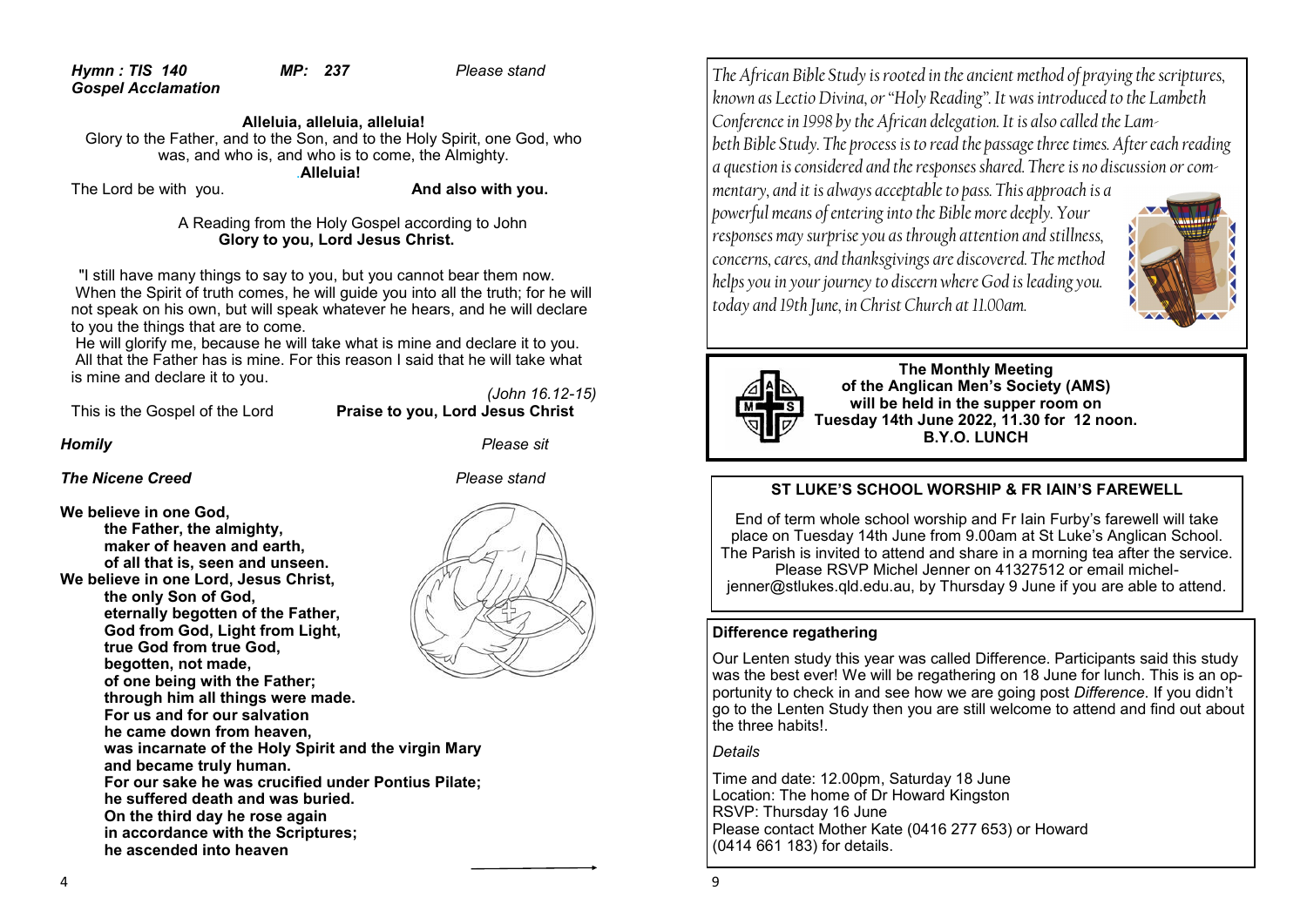importance of the doctrine is to be found in our understanding of God. In the ancient world, many Greeks believed that the chief characteristic of God was 'apatheia'. This is a word that means 'detachment'. It was believed that God, or the Gods, dwell on the summit of Mount Olympus. He was regarded as the holy one who was detached from the joys and sufferings of life. From a great distance, God may have been amused by the folly of humankind, but he did not 'get his hands dirty' by taking the nature of man. Even today pagan Greek notions affect popular ideas. But Christianity is materialistic, and from the Blessed Virgin Mary God has taken the nature of man. As a man, God knew the limitations of the human body and mind. He recognised joy, fear, loneliness, and pain. He knew the reality of sexuality and the need for friendship and intimacy.

In his humanity, Jesus reveals God. But I also think that Jesus reveals the meaning of what it means to be a man or a woman. He is not just human in terms of his physiology but also in terms of his loving, forgiving, and sharing. As we grow older, and by the grace of God and our willingness to die to selfishness, we are becoming more and more the person that he has created us to be. Our 'deification' (i.e., growing into the likeness of God) is our 'humanisation'.

Father Keith

**Readings for Second Sunday after Pentecost 19th June, 2022 1 Kings 19.1—4, 8—15a Psalm 42 Galatians 3.10—14, 23—29 Luke 8.26—39**

**Looking for people to fulfill these Ministries at 9.30am Masses.** Readers of the Bible Readings and Prayers **Sidespersons** Strong people to close windows—1st and 2nd Sundays People to assist with putting the power point together Please speak with Heather Tarr or Kathy Brecknell

# **ROAD CLOSURE**

Maryborough St will be undergoing resurfacing at night from Sunday 12th to 17th June, between 5.30pm to 6.00am. You will be able to leave by the Woongarra St exit if you are on the precinct between those hours.

**and is seated at the right hand of the Father. He will come again in glory to judge the living and the dead and his kingdom will have no end. We believe in the Holy Spirit, the Lord, the giver of life, who proceeds from the Father and the Son, who with the Father and the Son is worshipped and glorified, who has spoken through the prophets. We believe in one holy catholic and apostolic Church. We acknowledge one baptism for the forgiveness of sins. We look for the resurrection of the dead, and the life of the world to come. Amen. Prayers of the People** *Prayers of the People Notices Please sit* **LITURGY OF THE EUCHARIST Greeting of Peace** *Please stand*<br>
We are the body of Christ. *Please stand*<br> **Plus Spirit is with us.** We are the body of Christ. The peace of the Lord be always with you. **And also with you. Hymn: TIS: 433 MP: 645** *Offertory Great Thanksgiving* The Lord be with you. **And also with you.** Lift up your hearts. **We lift them to the Lord.**  Let us give thanks to the Lord our God. **It is right to give our thanks and praise.** 

*The priest continues with the preface: ………...praising you, and saying:* **Holy, holy, holy Lord, God of power and might, Heaven and earth are full of your glory. Hosanna in the highest. Blessed is he who comes in the name of the Lord. Hosanna in the highest.** *……….in remembrance of me.'* **Christ has died. Christ is risen. Christ will come again.**  *……….never-ending praise:*